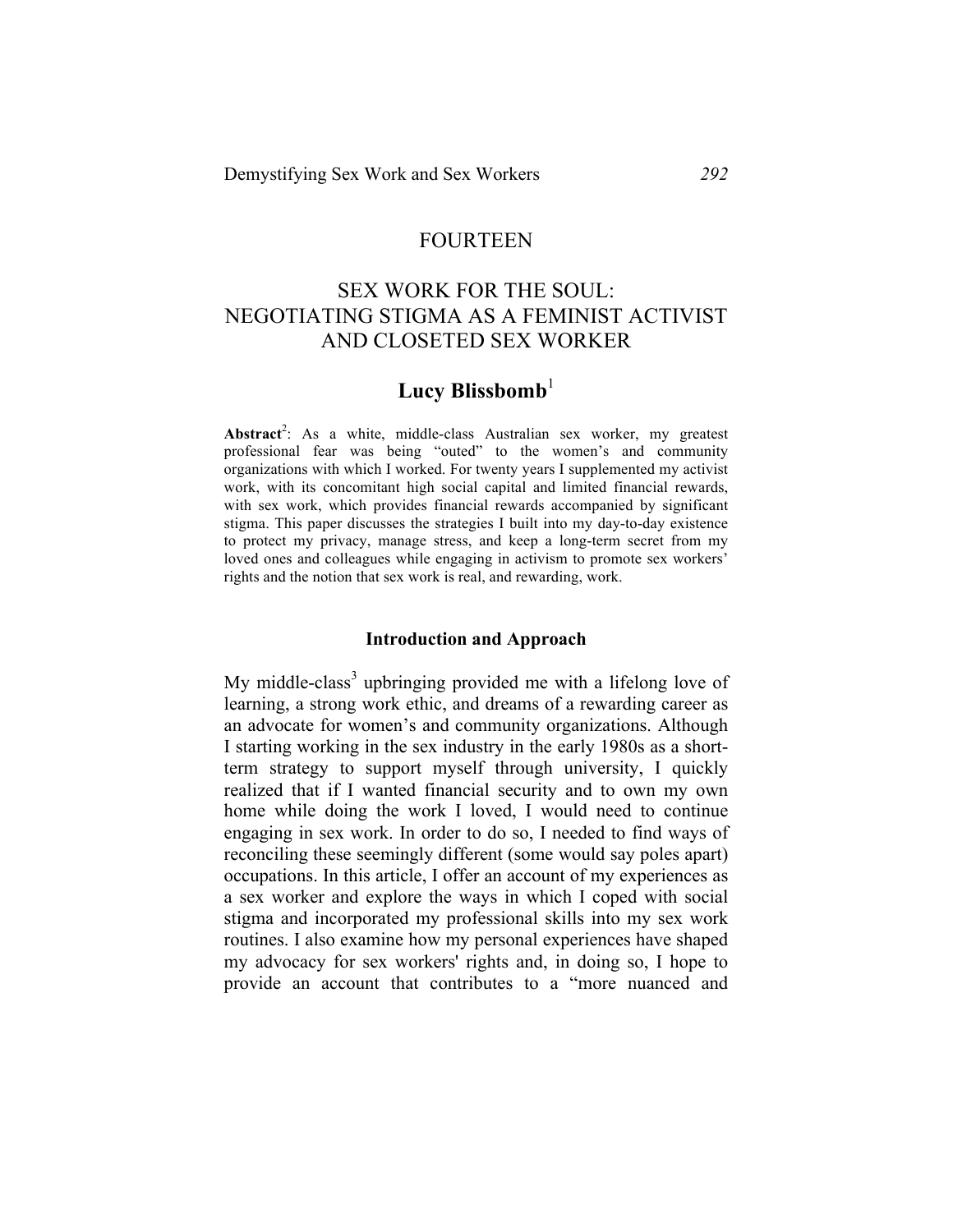multidimensional understanding of contemporary" sex work, which has recently been recognized as lacking (Weitzer, 2005, p. 211). I will discuss some of the key issues that affected me as a middle-class, educated, white Australian sex worker who pursued a profession with high social capital but low financial rewards and supplemented it with what most regard as work of high financial value but very low social value. I will then provide a limited comparison of the professional skills, benefits and challenges presented by both forms of work to demonstrate that not only have I found both careers interesting, self-determining and personally rewarding, but that I used remarkably similar skill sets to be successful in, and manage, them both.

I will examine my sex work experiences with respect to agency and argue that the largest impediment to "coming out" is whore stigma<sup> $\frac{3}{4}$ </sup>, the negative social connotations ascribed to many forms of sex work. Despite the fact that limited forms of sex work are legal and relatively mainstream in Queensland<sup>5</sup>, Australia, most of us remain relatively marginalized regardless of our social capital. In developing this paper I have taken an informal first-person approach with limited use of academic referencing for two reasons: much of the academic discourse on sex work silences sex workers' voices, and I am providing personal opinions based upon my own middle-class, relatively privileged experiences as a sex worker.

### **Whore Stigma**

While I resisted the obvious sex work and worker stereotypes, it was a passive resistance during my twenties. I read some of the sex worker literature but quickly lost interest in it because it just didn't feel relevant to me. It was largely written by academics who drew erroneous conclusions from conducting research on street-based sex workers ('outdoor' workers make up only a small part of the sex industry) (Weitzer, 2005, pp. 213 & 215) and perpetuated embarrassingly inaccurate stereotypes that I found puzzling and very annoying. The works of abolitionists (e.g. Jeffreys 1997;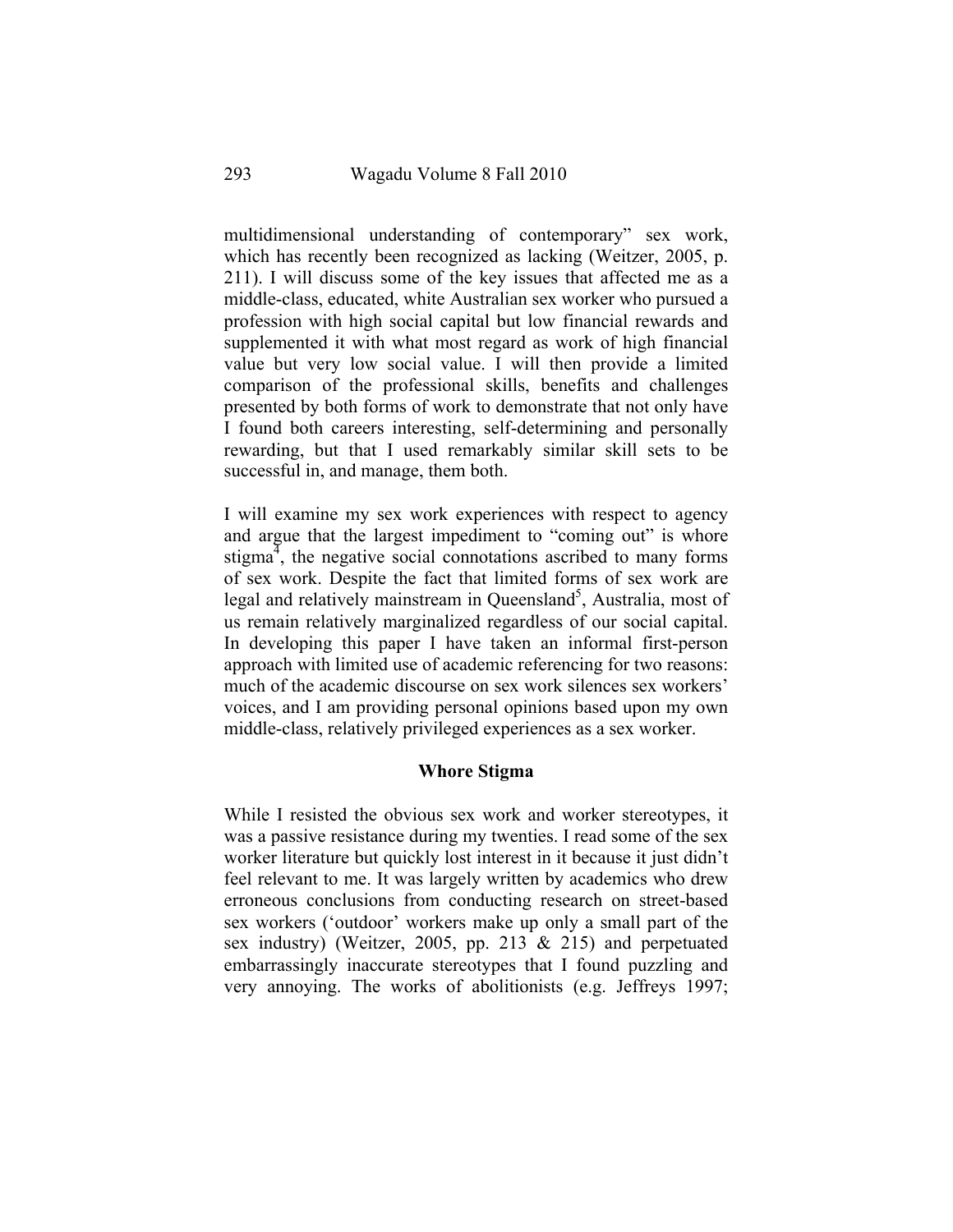Dworkin 1981; MacKinnon 1982), as anti-prostitution activists are known, categorize sex work as a form of violence against women, which in turn actively contributes to our oppression. Abolitionist publications do not recognize sex work as legitimate work and also fail to recognize the many different kinds of sex work (and workers). As Alexander points out, private workers who 'escort' are the most independent and have the most control over their work (Alexander, 1987, p. 190).

There is not a lot of research on private sex workers and this is especially true in Australia. The study *Call girls: Private sex workers in Australia* (Perkins & Lovejoy, 2007) resonates with me in many ways, not least of which is because their study of 95 sex workers, followed by in-depth free-flowing interviews with 17 call girls (private workers), demonstrates unequivocally that sex work is legitimate work in the eyes of those who perform it. Importantly, this study compares different types of sex workers, ranging from brothel-based to street-based, and de-bunks problematic myths about us, particularly the argument that we are victims without choices. It presents verbatim a huge amount of material from private workers. There are few works written by sex workers or that record our voices and the issues as we define them and this is one of them. As Jeffrey and MacDonald point out in their wonderful book, *Sex workers in the Maritimes talk back*, sex workers are silenced and our views and analyses are often missing. "It is this silencing of their critical consciousness that lies at the base of their greatest oppression" the authors note, "This silencing has denied sex workers full citizenship and full humanity" (Jeffrey & MacDonald, 2006, p. 1).

By the time I reached my mid-thirties, I felt secure enough in the daytime work persona I had created to begin advocating for systemic change in the sex industry in Queensland and did this by using my established credibility in political and community circles and by lobbying personal contacts. I justified my advocacy on the basis that it was a natural extension of the work I was already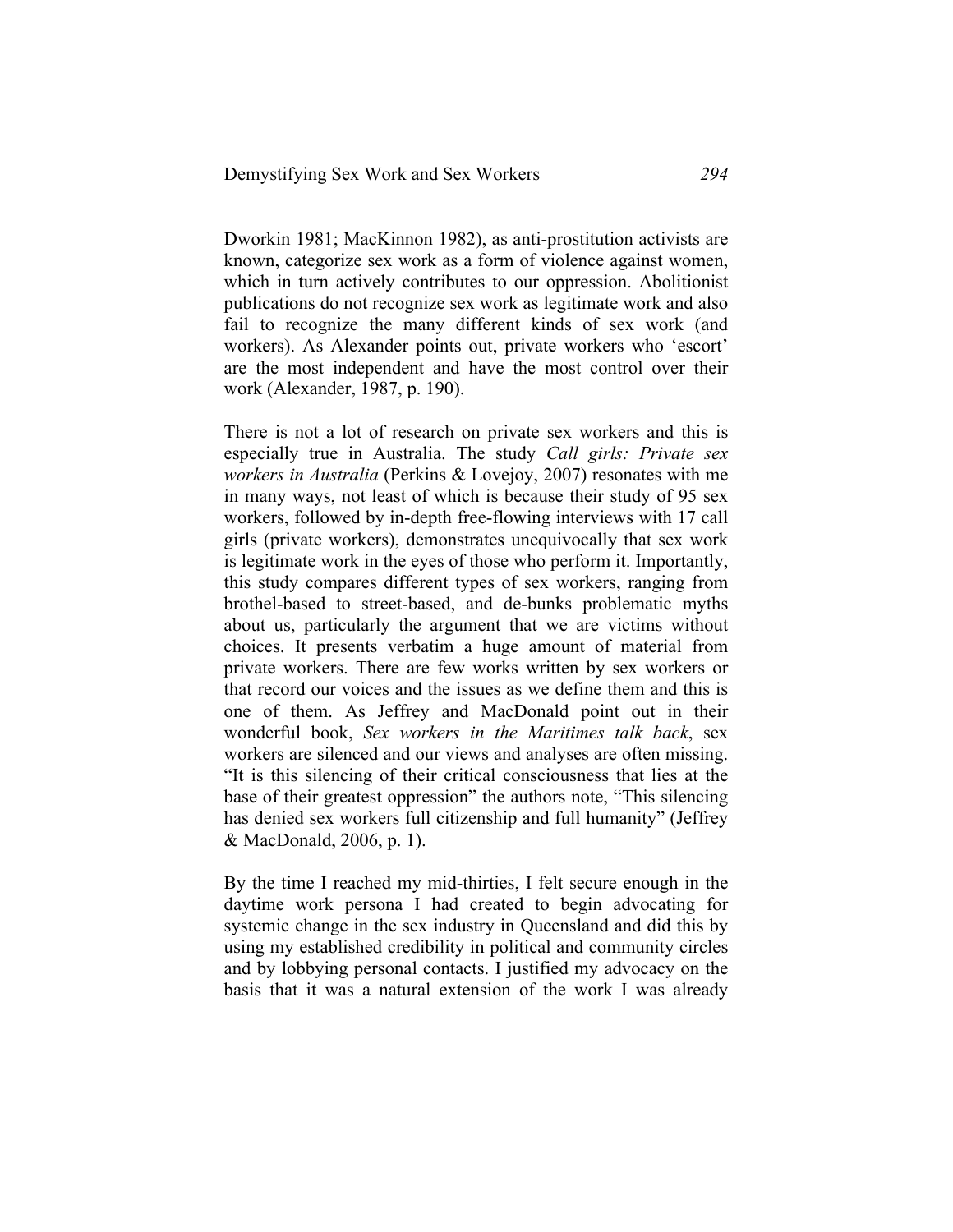doing to improve women's legal and economic status and rights but did not acknowledge to others that I was a sex worker. In spite of over a decade of sex worker activism, I have only recently started to "come out" in limited ways. I don't use my real name in articles about my sex work history and experiences. I have some wonderful, and courageous, female, male and transgendered sex worker role models and can offer no excuse except to say, "I am working on it!"

### **Sex Work as Skilled Labor**

I found sex work lucrative and in some ways relatively easier than my work in community organizations. Some of the findings of Hochschild's seminal work regarding emotional labor are strongly applicable to me as a sex worker given that I know that what we do is skilled, yet unrecognized, work (Hochschild, 1979). However, I did not find that emotional giving in sex work caused me serious burnout although it certainly did at times in my day work. Sociologist Teela Sanders (2005[a], p. 54) found that emotion work is a larger issue for indoor sex workers than health and physical safety, and I acknowledge that this is generally true. Yet the fact that I only performed sex work part-time and was able to borrow from my other professional skill set in managing my professional double life helped me prevent burnout.

Sex work, and especially private sex work, requires good negotiating and boundary management skills. Women who have worked previously in areas such as sales and finance do well in the industry because they have the skill set necessary to set targets, very quickly assess what customers want and negotiate extras. Clients want to get as much as they can for as little money as possible, and from the moment they contact you it's important to control negotiations, understand that these need to be re-negotiated throughout the booking and recognize the role that boundaries play in those negotiations (Respect, 2010[a]).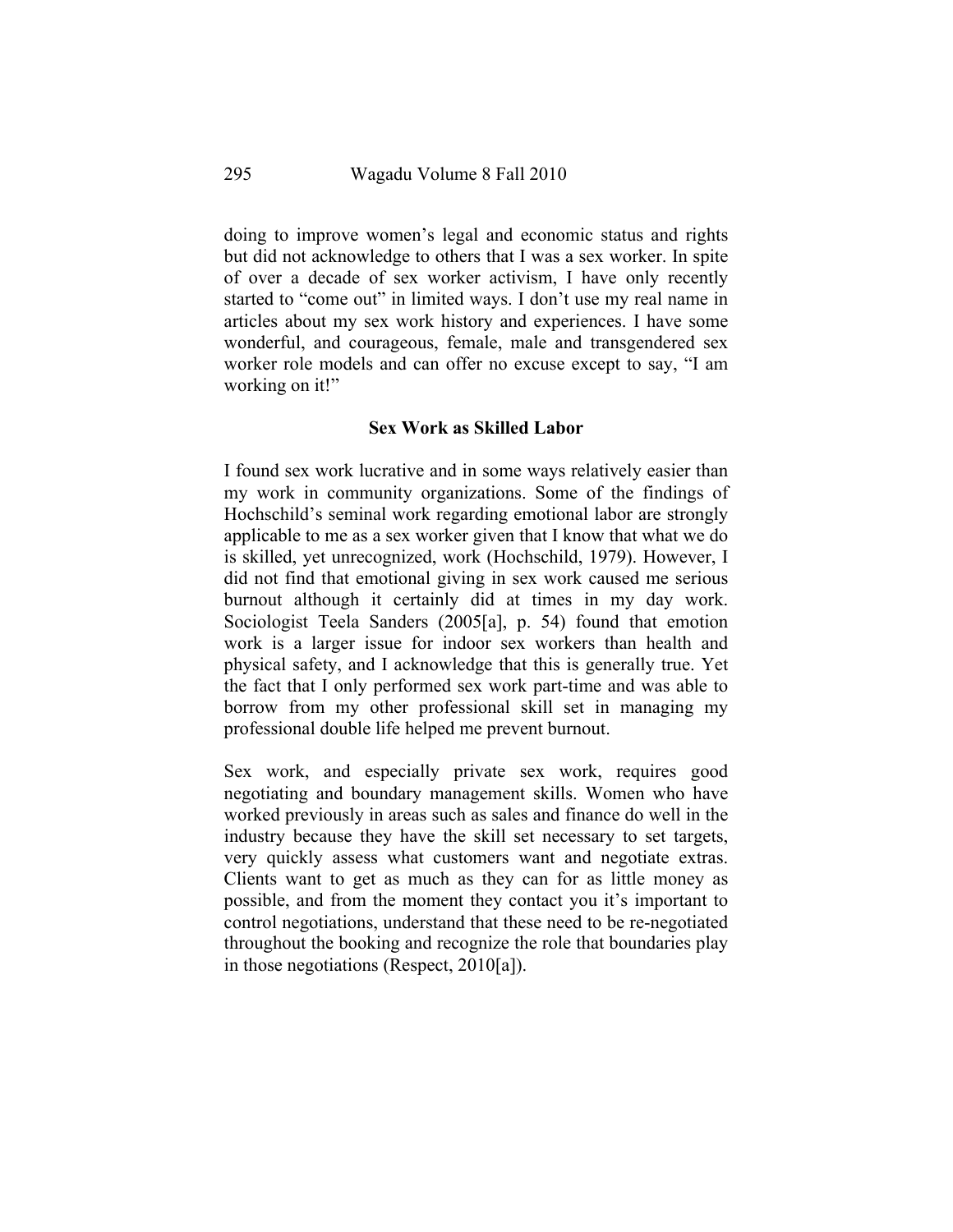Negotiating doesn't end once a booking starts (Blake, 2010). It involves getting clients to pay you, take a shower and do what you want them to do in the bedroom (Respect, 2010 [a]; Jeffreys, 2006, p. 114). It can be difficult when a client argues with you about condom use for oral, for example, even though you have already told them on the phone and made it clear on your web page what the conditions are. Earle and Sharpe (2007, p. 49) have identified sex workers' use of the Internet to establish 'ground rules' regarding condom use, pricing and service limits, and I found it to be a very effective mechanism. Occasionally, however, clients tried to reduce my prices once they arrived by saying they didn't have enough money in the hope that I would agree to go ahead with the service because it was better to get some money than none. In response, I offered to provide topless massage and handrelief, which was usually accepted. I never agreed to less than my advertised rates because I would have been too angry to do a good job.

In Queensland, private sex workers must be sole operators in order to work legally and must work alone.<sup>6</sup> This prohibits sex workers from having a receptionist to book appointments, a driver, or protection, unless the latter comes from a security provider, thus rendering sex workers a potential target for violence. This is one of the most powerful ways in which stigma manifests. While very few clients are dangerous, the isolating conditions under which private workers work makes us targets for robbery and violence, mostly by men pretending to be clients who know that many sex workers will not report crimes against them to the police for fear of disclosure. Skills I commonly used in sex work (apart from being technically great in bed) included controlling the encounter while appearing to give the client what he wanted (Jeffreys, 2006, p. 114). This control had emotional aspects, including performing to suit individual clients (Jeffreys, 2005, p. 20), instantly assessing the client's desires, counseling, active listening, appearing sincere, being able to instantly relate to a diverse range of people with appropriate emotions and personality traits, as well as real physical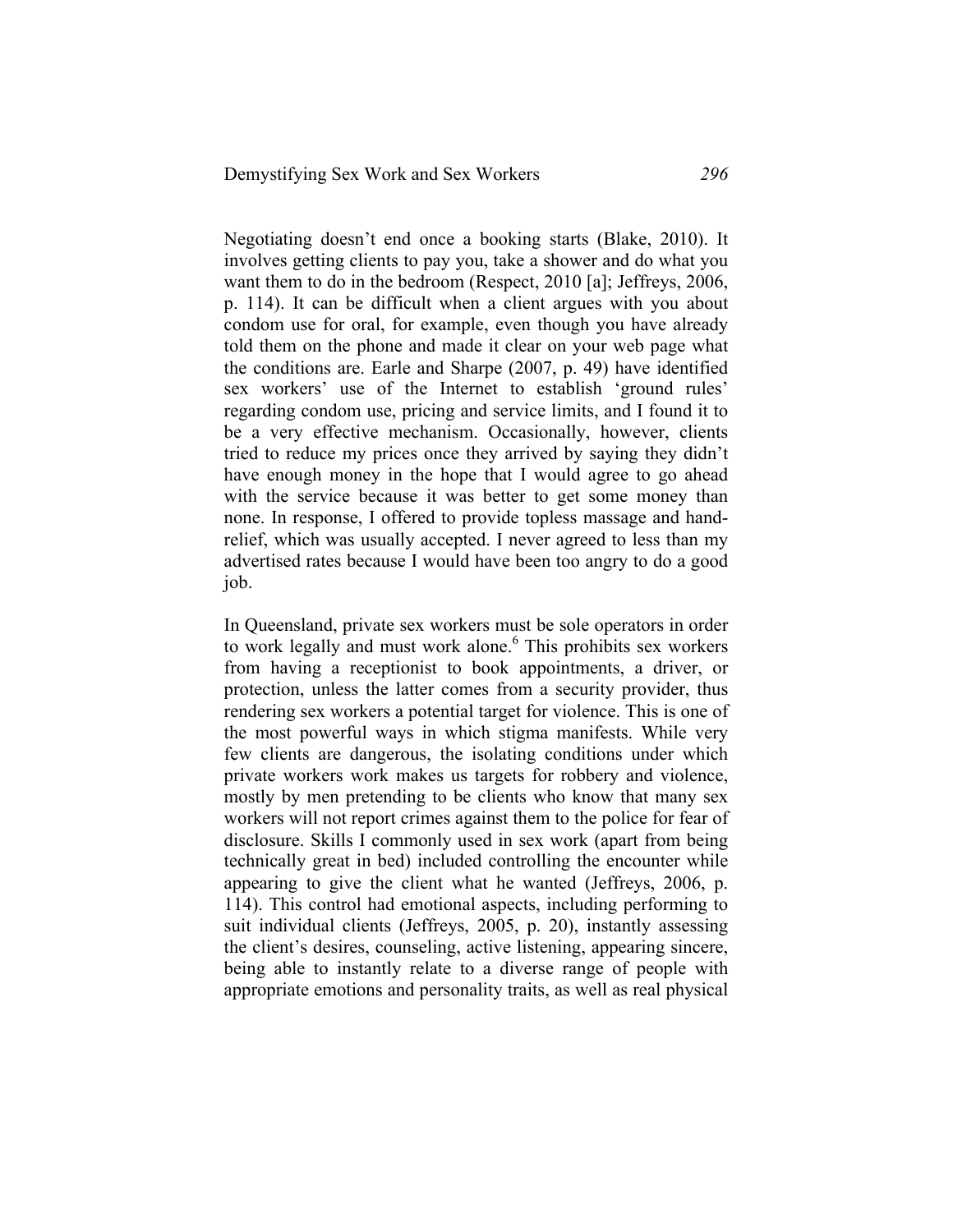aspects, particularly in guiding the client while controlling his access to my body.

Clients of private workers expect more emotional support and affection than those of outdoor workers (Weitzer, 2005, p. 225), and I found that clients from the Internet expect even more; they expect you to "genuinely" enjoy yourself and make comments on Internet forums if you can't carry this off! Skills I learned from the sex industry include sales skills, marketing, health awareness and the ability to separate love and sex (which is considered abnormal for women, although normal for men). The power of non-verbal communication, creating rapport, interviewing, negotiation and assertiveness were other skills I honed (Trevithick, 2000, pp. 22 & 23). I learned to value cultural diversity and see people from all walks of life as people and not as stereotypes or 'test subjects'. And I learned to trust my "hooker-spidey senses" (Blake, 2010).

My intuition and ability to grasp situations and suss people out within seconds has been one of the most valuable things I have ever learned, and it is a skill that not only enabled me to make real money as a sex worker, but also enhanced my reputation in my day work as someone with sound judgment and strategic and analytic ability. Skills from my day job that I found useful in sex work included dealing with aggression and hostility, ending a relationship (Trevithick, 2000, pp. 22  $\&$  23), managing boundaries, counseling, active listening and crisis management.

### **Doing Gender**

I worked hard to establish a life in which I could control potential sources of chaos. While my manufactured persona, Lucinda, was created only for work purposes, I had fun with her and discovered that the measures I took to be in control of encounters were also forms of resistance (Sanders, 2005[b], pp. 335  $&$  337). As a white, middle-class, educated sex worker I found that manufacturing an image, in which I invested quite heavily, presented an opportunity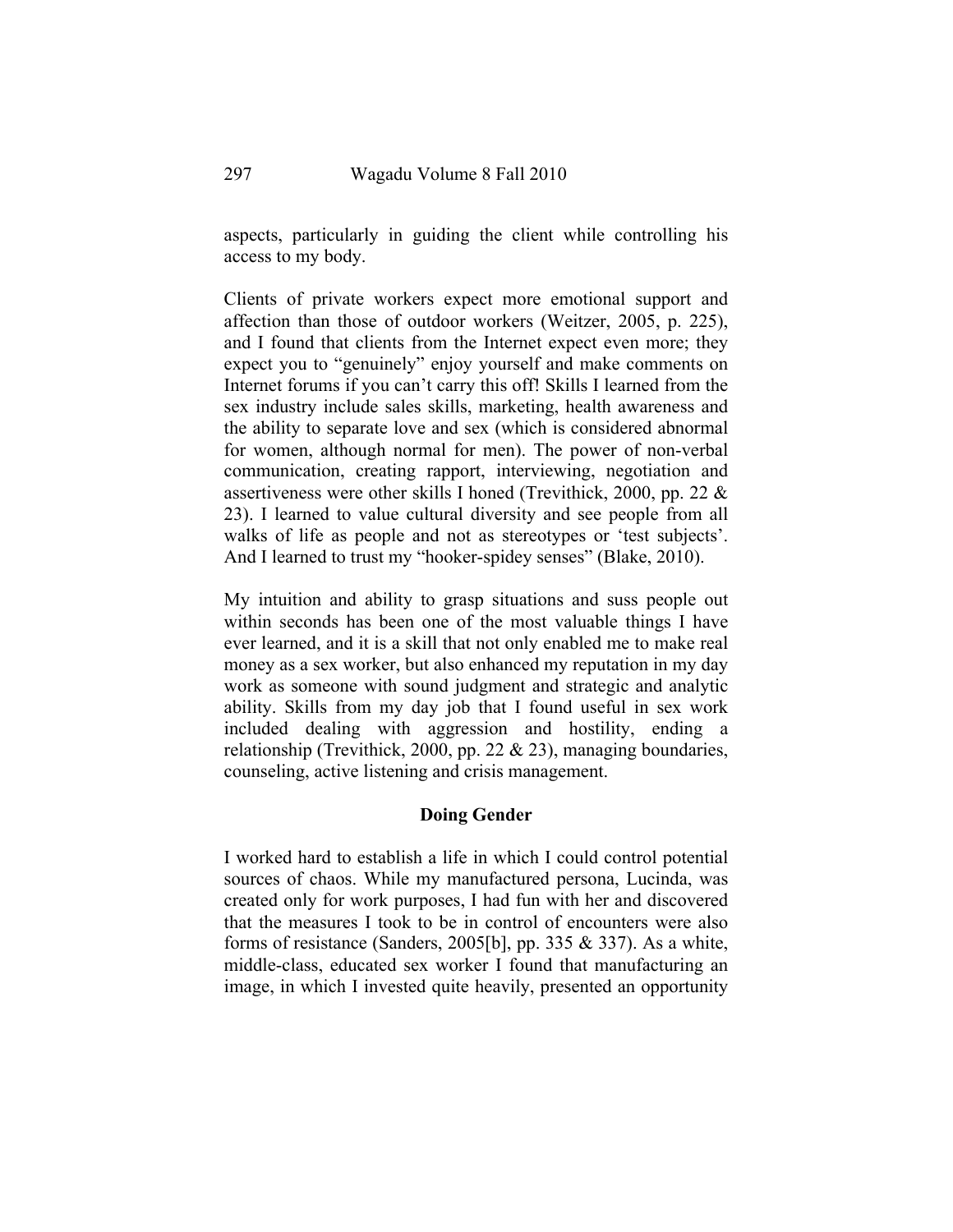to "do gender" (Tyler & Abbott, 1998, p. 435, as cited in Sanders, 2005[b], p. 338) not just to manage and protect boundaries, but as a conscious business strategy to attract the kinds of clients I wanted and capitalize upon their desires. I paid for professional photographs and web design and bought expensive waist-length platinum-blonde hairpieces, visiting the hairdresser weekly for color touch-ups. I also had a personal trainer three days a week to help me stay in great physical shape.

I learned something else from sex work that changed my perspective on life and played a very important part in managing two identities: how to have fun. I developed a more playful nature, which wasn't about flirting or having fun with clients but about discovering the humor in individual hypocrisy and gender stereotypes. Doing a "double" with another worker, for example, was always heaps of fun and the ultimate inside joke, which the client never gets: our clowning about and pretending to compete for his attention was for our entertainment, not his. As Sanders found in her ten-month ethnographic study, we use humor for many reasons, but "coded jokes" that are made in front of the client are common (Sanders, 2005[b], p. 278). The feigned submissiveness and the frantic nature of pretending to be madly in lust with another woman not only keeps the client off us but excites him so that the encounter finishes more quickly. Clearly, erotic labor is the "quintessential con" (Earl & Sharpe, 2007, p. 66).

My favorite doubles partner called herself Nerita. When it came to oral sex, I just placed my thumb and forefinger together, put them over her vagina and licked them to create authentic sucking sounds. (It sounds like something you'd see on the box of an action figure, doesn't it? "Now with authentic sucking sounds.") Clients couldn't tell it was all a performance even though to us it was clearly high camp. Nerita and I found that a strap-on is a great time-waster in a double, as we could charge clients a premium to watch us use it on each other after wasting a lot of time pretending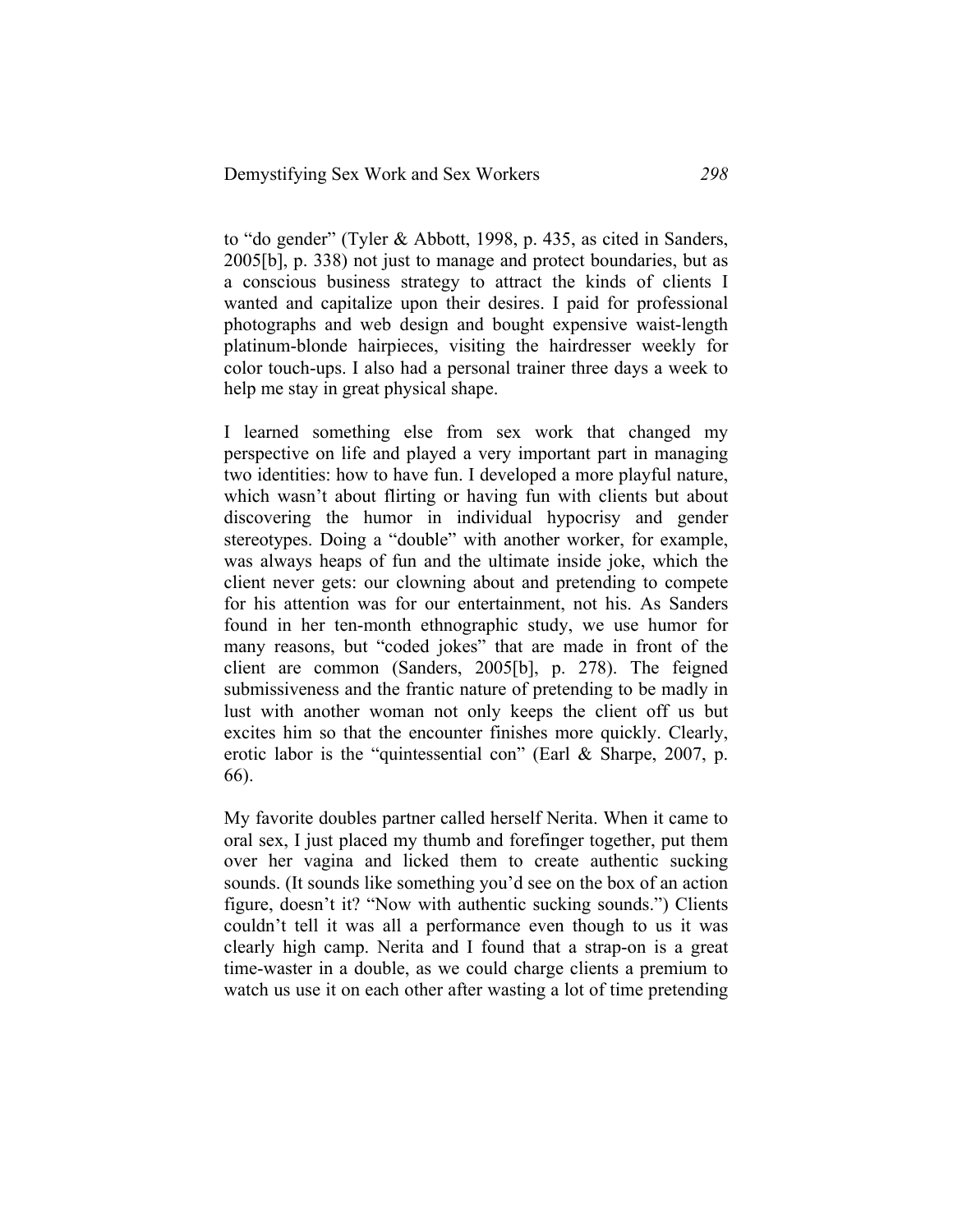to fit it on. I remember when a client bought me an especially complicated strap-on to use in a double with Nerita. After she fitted it on me I asked her, "Do I look fat in this?", a joke about women and body image issues, but the client sat up looking concerned, put his glasses on and sat there with an erection, earnestly assuring me that I didn't. As put so eloquently by Elena Jeffreys, sex work skills involve the:

> ...use of iconic archetype[s] when interacting with clients and consciously performing gender roles, all within the limited time frames of sex industry bookings... The sex worker skillfully mediates the gap between client expectation and reality, by invoking desire, imagination and fantasy... For female sex workers, including transgender, this is comparable to techniques used by drag performers. The exaggeration of aspects of femininity to communicate desirability, sensuality, sexual availability and prowess, are used to express archetypal characters to increase income. (Jeffreys, 2006, pp. 113-14)

The skills used in feminized caring professions have long been regarded as natural or innate rather than as skills. The same is true for sex work. There's a whole lot more that goes into it than just lying back and thinking of England (or your to-do list or what you are going to do with the money you just received). Seeming spontaneous and fun in such a controlled environment, adapting to what the client wants in potentially risky situations as well as doing all the above is very skilled, yet unrecognized, work. It is thus a matter of considerable debate whether female sex workers enjoy sex with clients (Earle & Sharpe, 2007, p. 74). From my perspective, the answer is a qualified *yes*. While the things I enjoyed most about sex work were feeling feminine and powerful, dressing up, playing a part, drinking nice wines and getting nice gifts of flowers and perfumes (once I even got a car!), I taught regular clients what I did and didn't like in bed, so sex with regular long-term clients got better and better. From my perspective,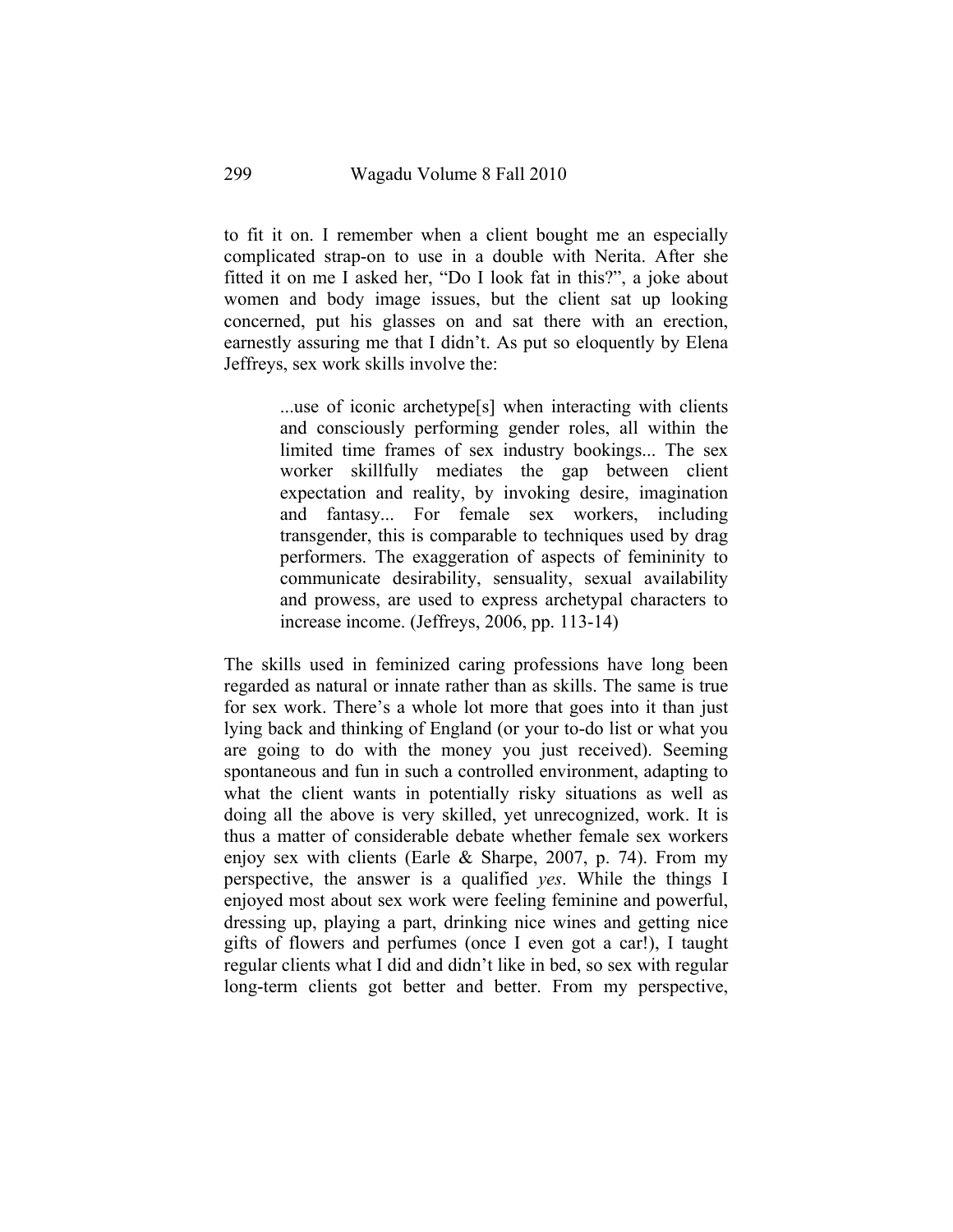familiarity certainly didn't breed contempt. While Bernstein's study of sex work for the middle classes (2007, p. 477) found that the majority of the middle-class sex workers she studied were nonmonogamous, bisexual and experimental, this didn't apply to me. Good sex was a bonus, but to me it was really about the dollars, not exploring sexual boundaries.

#### **Pluses and Challenges**

As with my day job, the way I felt as a sex worker varied and depended on the circumstances. I found the challenging and frustrating aspects of sex work to be the unexpected things, not the hype about violence, drug use or degradation commonly reported in the literature and espoused by Wynter (1987, pp. 268 & 269), founder and editor of the national newsletter *WHISPER* (Women Hurt in Systems of Prostitution Engaged in Revolt) with one exception: the stigma (Pheterson, 1996, p. 65). It's the stigma of sex work rather than sex work itself that causes so many problems for sex workers (Jeffrey & MacDonald, 2006, p. 137). And for me the risk of being outed continues even though I retired from sex work seven years ago.

Most of the time I found sex work much less stressful than working in community organizations. The key causes of my stress and occasional periods of burnout in my day job included elected officials, some of whom sat on management committees and some of whom held full-time paid positions in these organizations as well. I found that while most of the people in such organizations are well meaning, some are also seriously inept. And these are the people have power over you, who get to decide whether you're doing a good job, and so on. Such organizations are amazing to work for when they work well; however, my experience is that many of them are not well run and are managed by people who have little, often no managerial, business or legal experience and are unwilling to show leadership on important issues. Yet they micro-manage you to death on things that aren't important to either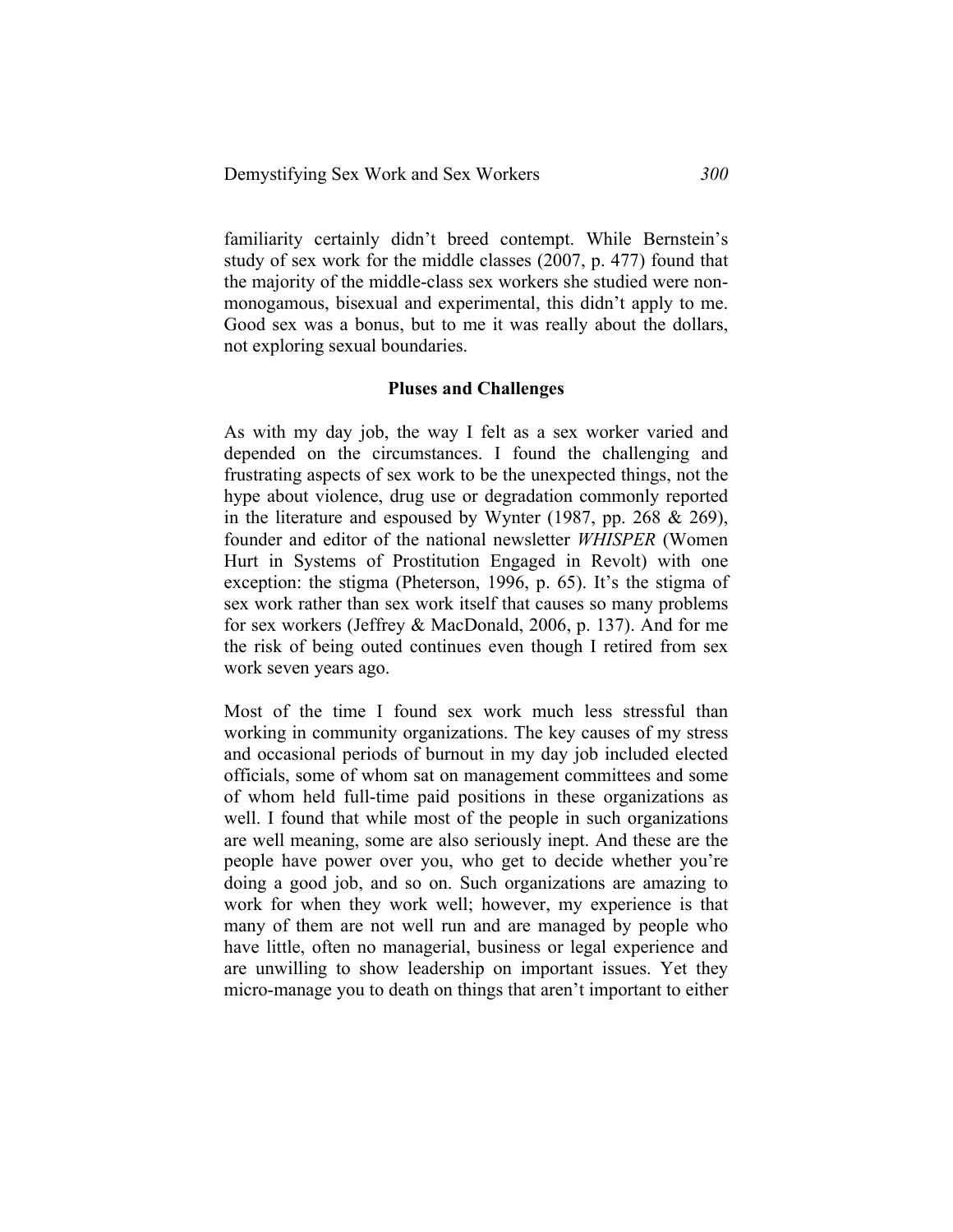the work at hand or in collecting data to justify continued funding, or aren't part of their role. They confuse governance with management, which can sometimes lead to tricky ethical dilemmas.

I've worked for management committee members who pressure you to work on their own pet projects that are not in the best interests of the organization, get jobs for their friends who are not qualified for such roles and then have to be carried by other employees, punish whistleblowers, bully and harass employees, ignore funding priorities and expect you to keep quiet about mismanagement of funding for the "greater good". Then they have the nerve to not pay you proper award rates on the grounds that they can't afford it! I found in some organizations that my wage wasn't just subsidizing the services we provided to clients but wasteful and incompetent management committee decisions as well. The thing that affected me most was working in organizations where the very people proclaiming to be fighting for other people's rights denied these to their own staff or just sat back and watched their colleagues' rights get trampled on through ignoring, bullying or harassment. Needless to say, I did not remain with such organizations very long. It's these behaviors and workplace cultures that grate against my conscience, and they are surprisingly and disappointingly common.

In my day job, it's the clients that make it all worthwhile. Although they can wear you out, they are the reason I have remained in this sector for so long. Working with them to identify their options and overcome their situations is rewarding, but some people fall through the cracks of society, justice and welfare regimes and I couldn't help everyone get the outcomes they sought. In comparison, I found sex work to be refreshingly simple, free of baggage and easy to manage. In some ways I could be more myself with regular clients than I could with the people I interacted with in my day job, whether they were clients, colleagues, peers or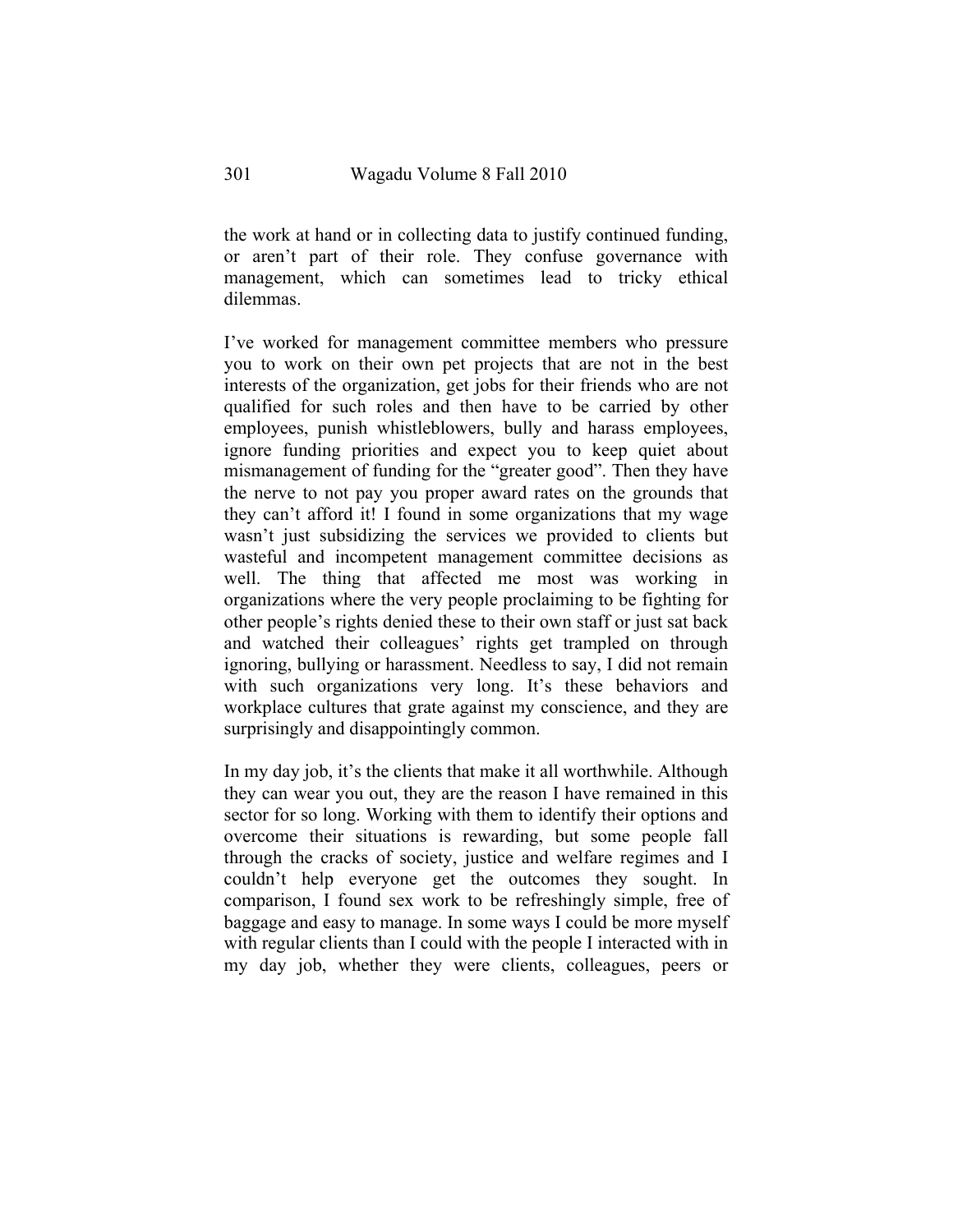management committee members. And I pretty much always managed to give my sex work clients a happy ending.

The logistics of managing two jobs were relatively easy and I hid my second job successfully for just over twenty years. As a sex worker I could control my hours and work in a brothel as little or as much as I wanted. I also went through periods where I saw one or two regulars at home once a week. It was definitely the way to maximize earnings for the time I spent and gave me time to undertake further study, which was a hobby for me. Emotionally, I found managing both roles relatively easy when it came to clients, but much harder when it came to my personal life. I found my manufactured persona quite easy to maintain with clients and told regulars a few snippets of non-identifying information about me to make them feel special. I didn't have problems managing my selfidentity; I thought carefully about who Lucinda would be and just stuck with the story. I shared very little real personal information with clients (Respect, 2010 [b]) and just re-structured the story a bit to cater to the client's fantasy, for example, to feel desired, needed, cared for or like a sex machine. In my personal life it was different; the one man I wanted to become seriously involved with and to whom I chose to tell the truth could not deal with it, and it's one my very few regrets about sex working. In my day job too, I was careful to keep my sex work a secret because I regularly dealt with solicitors, barristers, police, tribunals and industrial and antidiscrimination advocates.

The consequences of being discovered terrified me, even though I mostly worked legally. It was the ideological component of my day work that scared me so much. Many of my friends and colleagues had negative views about sex work and viewed sex workers as victims. Their poorly informed yet well-meaning views meant that they did not see sex work as real work or as a choice and saw sex workers as "prototype victims of patriarchy and capitalism" (Pheterson, 1996, p. 60). I found it ironic that such friends and colleagues were at the forefront of demanding better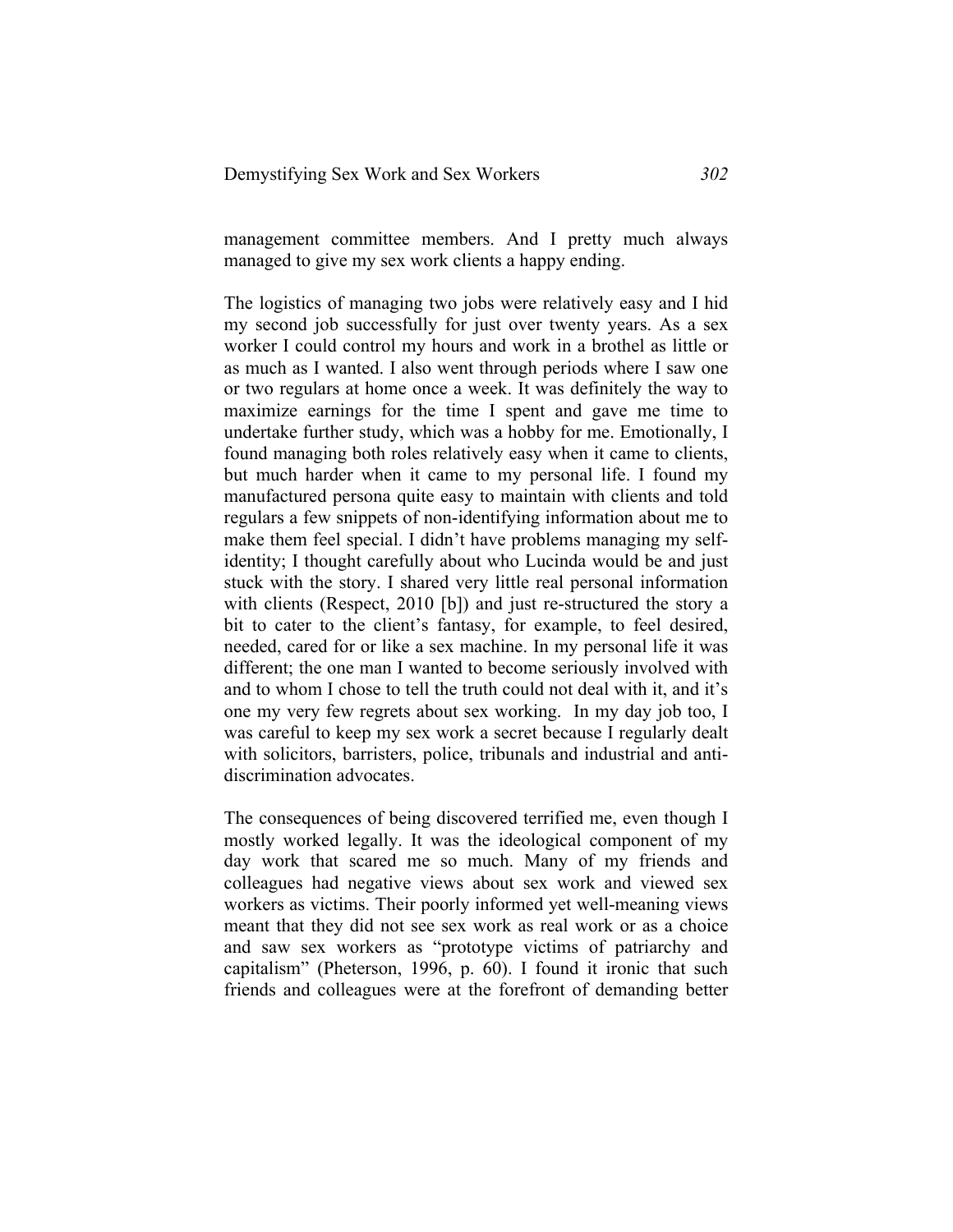rights, pay and conditions and legislative reform for women, yet when it came to sex work their answer for sex workers was to leave it or lobby to have sex work abolished (Pheterson, 1996, p. 61). It was the stigma associated with being a sex worker that made me feel that I had to lead two separate lives.

Some of my sex work clients also perpetuated this stigma. I was perplexed by clients who said things such as, "I'd hate for my daughter to do this", because I'm sure that no one dreams of their child growing up to work in a petrol station, in an abattoir, or emptying bedpans. Yet sex work seems to carry a particular taint of social undesirability, although I never found it degrading. I used a range of mechanisms to cope with the stigma, albeit unconsciously most of the time. For instance, I didn't undercut other sex workers and adhered to norms around condom use, and informed other workers of potentially dangerous clients and noshows. The strategies I used to deal with the stresses of being discovered and manage the complications of being two different people were just a regular part of my day-to-day life. Once I started becoming a sex worker activist, I had to deal with the growing sense of shame I felt at hiding my sex worker status and relying instead on more conventional forms of credibility. It was a defining moment when I realized that I felt that I had more credibility speaking for sex workers as a perceived non-sex worker than as an expert in my chosen field.

### **There's a Time and Place for Spontaneity: Sex Work Isn't It**

I used a number of daily strategies commonly employed by sex workers to manage stigma and other risks, including separation and isolation (Blake, 2010), identity management and the establishment and maintenance of boundaries (Jeffreys, 2006, p. 115), controlled disclosure and strong personal relationships. I took advantage of the tremendous flexibility available in sex work to maximize earnings while minimizing the need to miss important events in my professional life as a social services worker. I had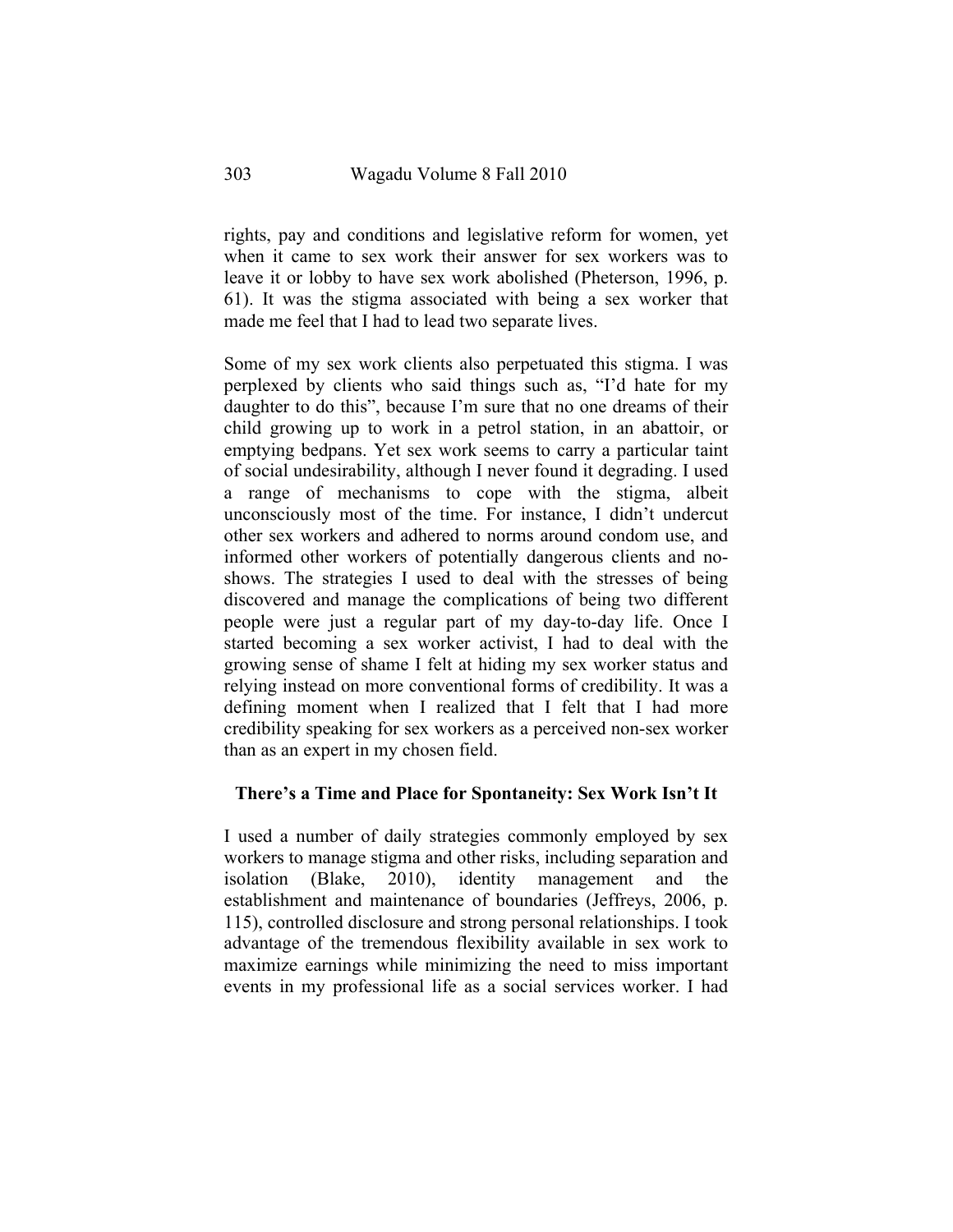control over my hours of work and modes of work. I moved in and out of brothels, escort agencies and private work depending on the hours I wanted to work and how much time I had available. In brothels you just turn up for your scheduled shifts, and I studied between bookings. Private work takes up more time in that there's a fair bit of marketing and screening of clients.

I preferred working privately. It meant I could target the clients I wanted and minimize risks and wasted time. For the first few years of private work I advertised in the Yellow Pages as available for outcalls at night. That way I targeted wealthy older businessmen, who are a relatively easily pleased and undemanding group and are generous and reliable. I minimized the chances of running into anyone I knew and built up a great set of regular clients who texted me before coming to Brisbane every couple of months and were a predictable source of income. My choices were based on my assessment of the risks (Sanders, 2005[a], p. 46), which for me were being discovered and losing money through no-show clients who made a booking with me and then didn't arrive. Having sex with many men certainly didn't mean that I was having sex with random men (Pheterson, 1996, p. 39); I targeted and screened them carefully.

I managed my identity by using a working name, which didn't just help to protect my identity but helped me stick to my boundaries. When I went to work I was Lucinda, and Lucinda was an image, not me. When I went home it made it easier to leave my work persona behind. I also managed my alter ego by dressing differently and altering my appearance substantially (Sanders, 2005[b], p. 325). My glamorous waist-length hairpieces were very different from my own hair, and I dressed in tight, low-cut long velvet, satin and lace evening gowns. In my day job and real life I'm a Doc Martens and jeans kind of person: the slightly scruffy, perpetual student type. I wore different underwear for sex work and kept my two lives delineated by having two mobile phones and email addresses. I didn't work from home until I was in my late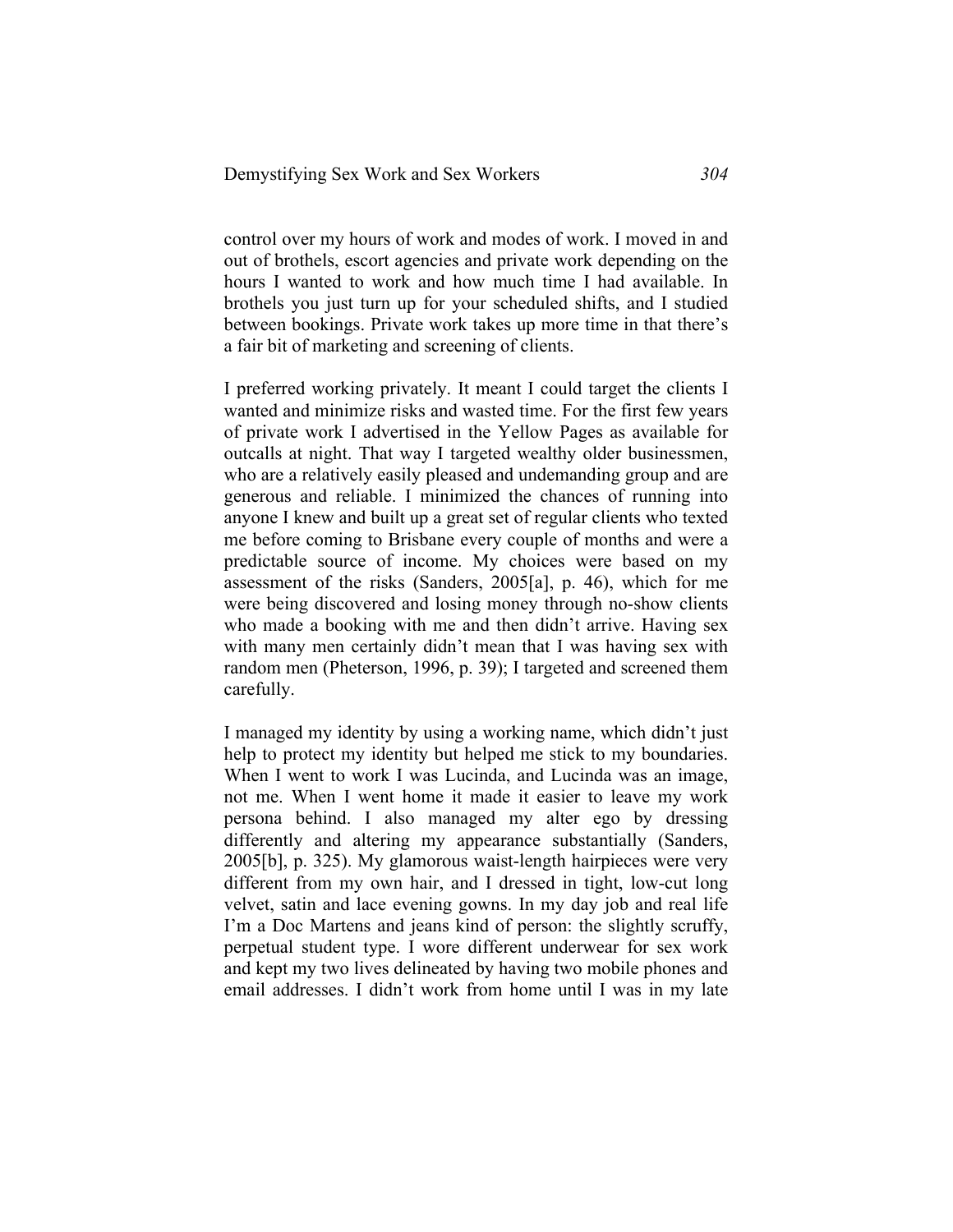thirties, preferring to do outcalls and supplement them by hiring a hotel room one or two days a week at times.

I worked hard to maintain emotional, mental and physical boundaries to make bookings run smoothly and filter out those clients who were unlikely to respect them. I controlled the place, timing, pricing, logistics and level of service I would provide in each booking (Sanders, 2005[a], p. 43). I controlled access to my body (Sanders, 2005[a], p. 325) by not providing extras, such as kissing or allowing oral on me, because it was too hard to control when clients inevitably tried to push boundaries (such as jamming their tongues down my throat or removing the latex dam I initially used for oral). It just caused hassles and reminded them that they were clients. I didn't do fantasies much either because getting dressed up in costumes made me feel stupid. As I was known for providing a girlfriend experience<sup>7</sup>, I turned it to my advantage by saying that I could only "be myself" in bookings, which reinforced my reputation as a "genuine" person who really cared about clients and was intuitive to their needs.

In my day job and private life I built strong, long-standing female friendships, and these women became my testing ground when I started disclosing my status as a sex worker. For the most part, I was pleasantly surprised by their reactions and active support. Their two most common first reactions were disappointment at my not having trusted them sooner and some cautious queries about whether I had addiction issues. I thought I knew some of these women, but it wasn't until I disclosed to them that they started revealing some of their secrets: one had a partner who was a serial adulterer and another had a partner with gambling problems. Disclosing didn't just enrich these relationships, it made me realize that many of us have secrets, shame, or carry guilt.

Other strategies I adopted included justification, becoming educated about sex work and learning to recognize and embrace my power, as well as understanding the nature of agency and how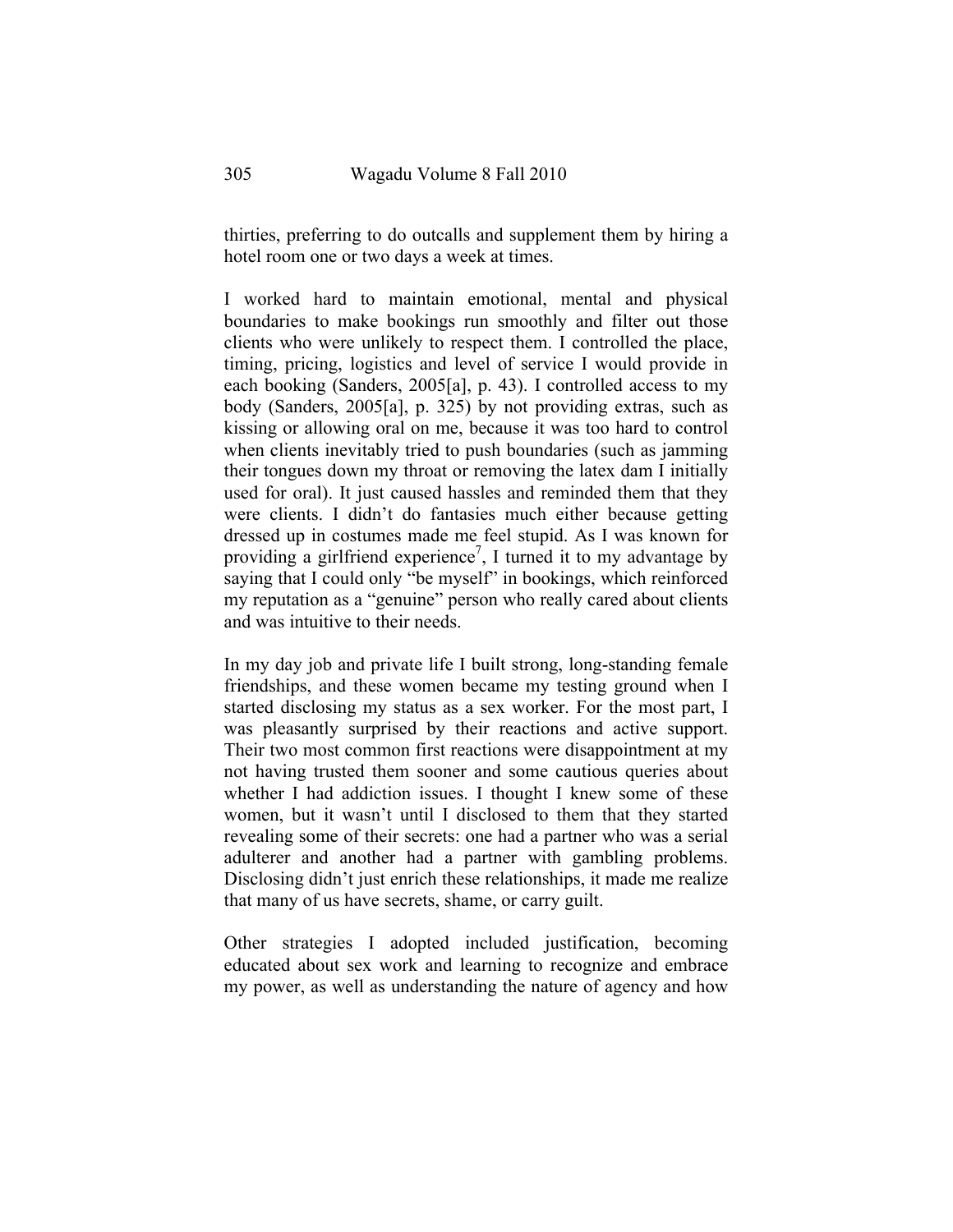none of us are truly unconstrained by society, our gender, or the expectations placed on us or our work. As Sullivan states, most paid work, including sex work, involves "varying degrees of coercion, exploitation, resistance, and agency" (Sullivan, 2010, pp.  $87 \& 88$ ). I now realize that in my earlier years of sex working that I used my education and perceived class status to view myself as different and as an excuse to distance myself from other sex workers. I didn't encourage sex worker friendships until my midthirties, even though I did help other sex workers with advocacy, social security, child support and domestic violence problems. It took me an embarrassingly long time to realise that other sex workers didn't have these problems in any greater numbers than my colleagues and friends and usually had significantly fewer problems than my day job clients.

I learned to use my power. While I knew that I had economic and sexual power, I had not considered the extent to which I controlled the logistics and the encounters. Time is money (Earle & Sharpe, 2007, p. 90); I controlled the timing and pace of encounters. While I sometimes gave regulars a bit of extra time and pretended that I was having such a good time that I had forgotten what time it was, it was a calculated business strategy aimed at enhancing my "sincerity" to a client to get repeat bookings and bigger tips. I enjoyed getting dressed up, playing a part, looking glamorous, being someone different and doing a good job. And most of all, I enjoyed getting paid a lot of money for it. My physical fitness really improved too in the periods when I was working a lot. And if I didn't feel like working, I just turned my phone off.

### **Activism as a Form of Internalized Whore Stigma?**

I didn't realize until quite recently that my sex worker activism was (and is) as much about justifying my sex work to myself as viewing it as skilled and meaningful. I did my best as a sex worker, as I did with other jobs. Bernstein describes attending meetings of sex workers in San Francisco who sought to professionalize sex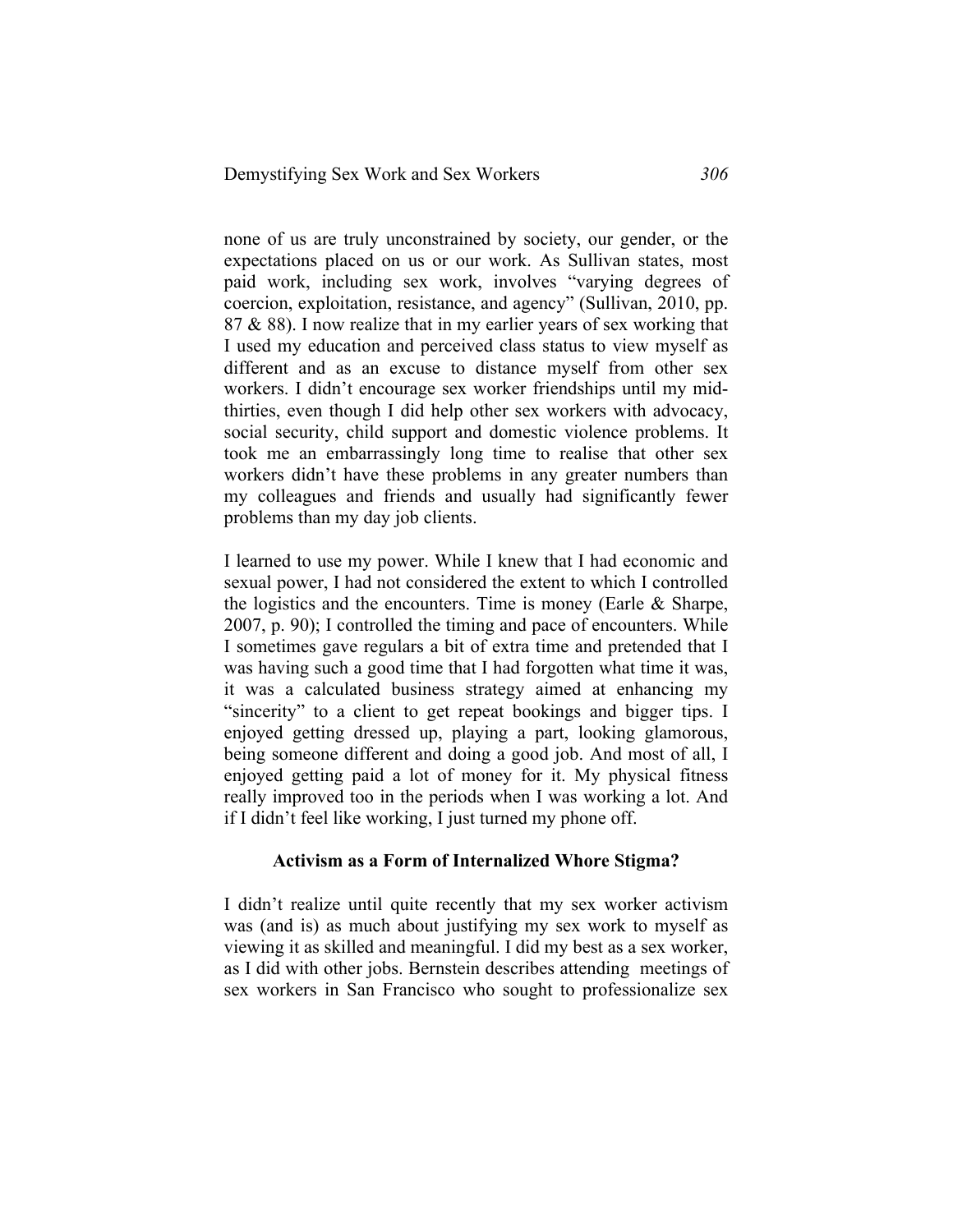work through training and warning each other of problem clients (2007, p. 480), and these are strategies that I also adopted. I started advocating for sex workers in the organizations I worked for in my day job. I joined the Board of SQWISI (Self-Health for Queensland Workers in the Sex Industry), the then-Queensland sex worker organization and assisted individual sex workers with complaints against the police and medical services, for example. I was very active in lobbying to change Australian Labor Party conference policy, which resulted in a review of the prostitution laws and led to the enactment of the Prostitution Act 1999 (Queensland). It was (and remains) an ill-conceived piece of legislation in many ways. Many of us who worked in illegal brothels prior to the legalization of licensed brothels have found that we had better conditions (and made more money) prior to legalization, and sex workers who work illegally have become even further marginalised (Sullivan, 2010, p. 88). Although I have now retired from sex work, I am still active in sex worker organizations and was an inaugural member of SSPAN (Sexual Service Providers Network), an inaugural Management Committee member of Respect Inc., the recently formed Queensland sex worker organization funded by Queensland Health to replace SQWISI, and am a member of Scarlet Alliance, Australia's national umbrella sex worker organization. I am currently working with other members of Scarlet Alliance on strategies for using the law creatively to advance systemic and individual rights for sex workers.

#### **Conclusion**

With over twenty years experience as a sex worker, I can say that from my perspective, sex work is a viable and rewarding career choice for a number of reasons, especially for middle-class women who can bring specialized skills and knowledge to their work and get paid quite a lot of money for it. The money, job satisfaction, personal empowerment, camaraderie with other sex workers and dressing up are just a few of my favorite things. Have I mentioned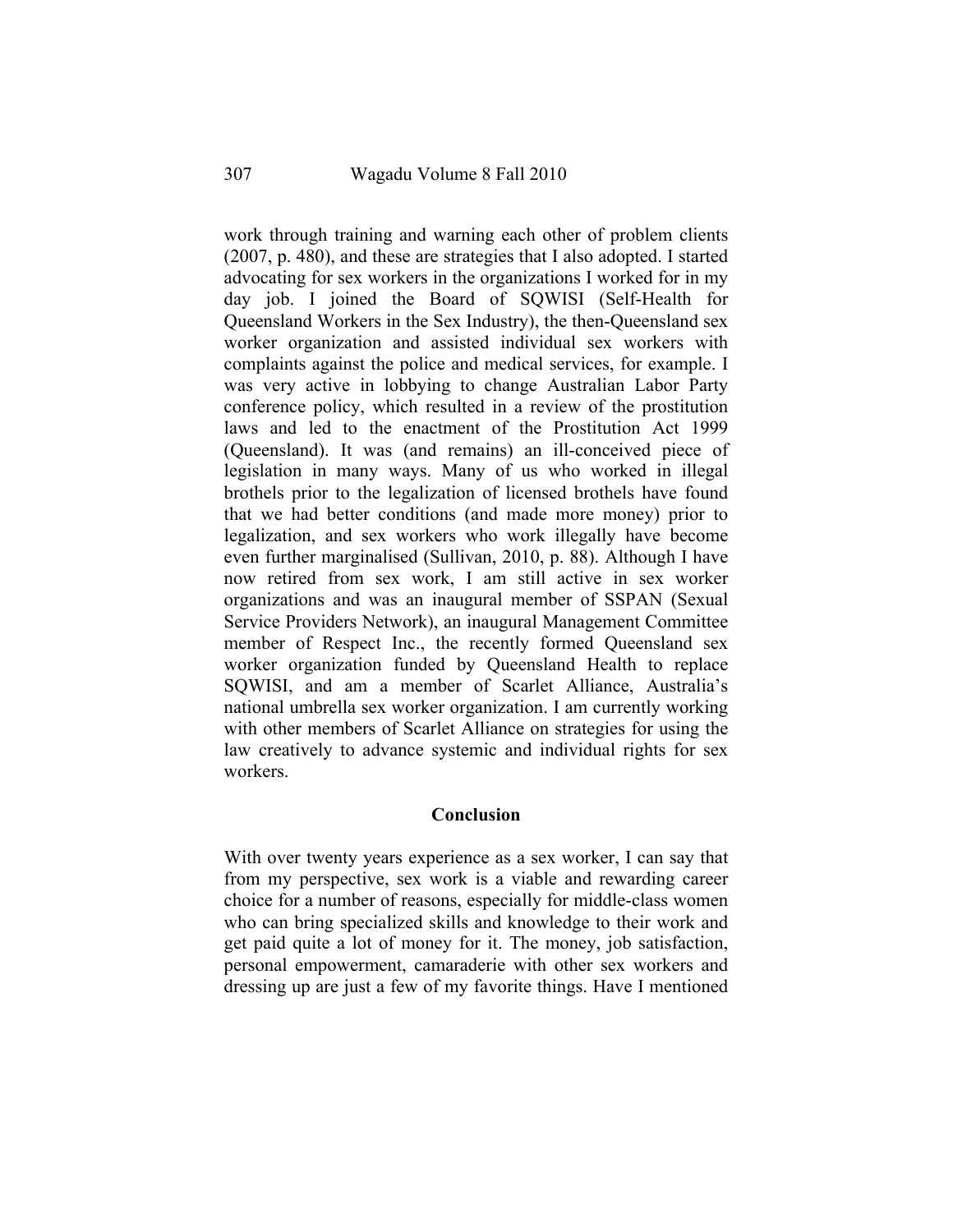how much I am in demand at dinner parties? I have an extensive array of hilarious—sometimes disgusting—stories with which to regale audiences. However, while studies show that there is an increase in the respectability and economic mainstreaming of the sex industry and that middle-class women are increasingly entering it (and perhaps bringing new values, such as the need to find meaning in the experience), the whore stigma is still the major cause of our oppression, regardless of social capital. It is for this reason that I remain relatively closeted. Abolitionists continue to play a major part in this oppression, and it is important that research moves away from the tired old cliché of sex work as exploitation to examine the diversity of sex working arrangements.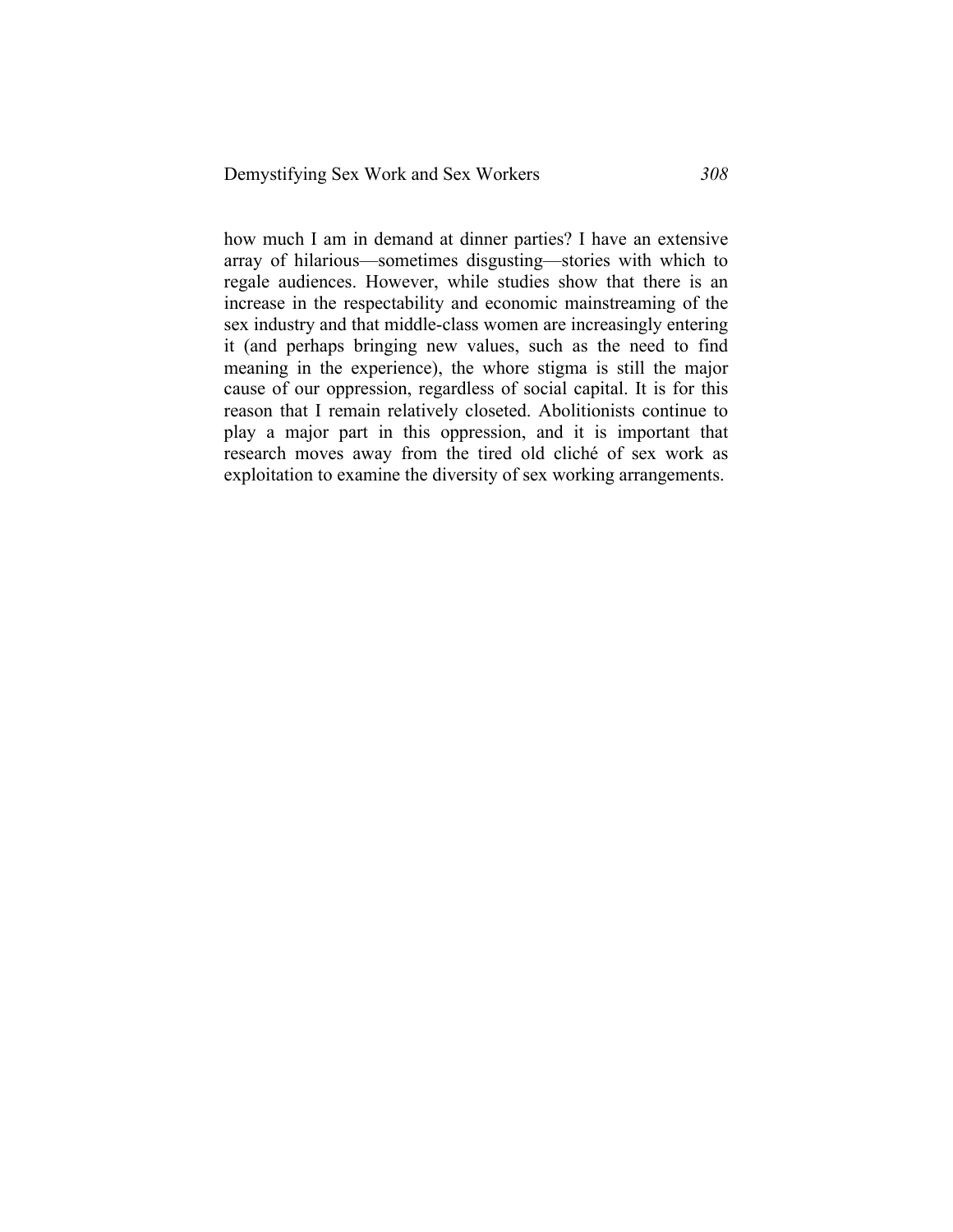## **REFERENCES**

Alexander, P. (1987). Prostitution: A difficult issue for feminists. In F. Delacoste & P. Alexander (Eds.), *Sex work: Writings by women in the sex industry* (184-214). San Francisco: Cleis Press.

Bernstein, E. (2007a). Sex work for the middle classes. *Sexualities*, *10*, 473–487. (2007b). Temporarily yours: intimacy, authentic and the commerce of sex. Chicago: University of Chicago Press.

Blake, L. <http://www.australian-scort-info.com>. Accessed 01-04-10. Crime and Misconduct Commission. (2004). *Regulating prostitution: An evaluation of the prostitution act of 1999.* Brisbane: Crime and Misconduct Commission.

Doezema, J. (2010). Sex slaves and discourse masters: The construction of trafficking. London: Zed.

Dworkin, A. (1981). *Pornography—Men possessing women?* London: Women's Press.

Earle, S. & Sharpe, K. (2007). *Sex in cyberspace: Men who pay for sex.* Aldershot, Hampshire: Ashgate Publishing.

Hochschild, A. R. (1979). Emotion work, feeling rules, and social structure. *American Journal of Sociology, 85*(3), 551–575.

- Jeffrey, L. A., & MacDonald, G. (2006). *Sex workers in the Maritimes talk back.* Vancouver: UBC Press.
- Jeffreys, E. (2005). In defence of prostitution. *Social Alternatives, 24*(2), 20–21.

Jeffreys, E. (2006). Contemporary sex worker practice in Australia: Sex workers' use of sex industry skills in public protest and performance. *Journal of Australian Studies*, *30*(89), 113–124.

- Jeffreys, S. (1997). *The idea of prostitution*. Melbourne: Australia: Spinifex Press.
- MacKinnon, C. (1982). Feminism, Marxism, Method and the State. *Signs*. *7*: 3– 13.

Perkins, R. & Lovejoy, F. (2007). *Call Girls: Private sex workers in Australia.* Crawley: West Australia Press.

Pheterson, G. (1996). *The prostitution prism.* Amsterdam: Amsterdam University Press.

- Prostitution Licensing Authority. < http://www.pla.qld.gov.au >. Accessed 01- 04-10.
- Respect Inc. (2010) [a] Fact sheet: Negotiating the booking. Accessed 14-03-10. (2010) [b] Fact sheet: Sex work and burnout. Accessed 14-03-10.

Sanders, T. (2004). Controllable laughter: Managing sex work through humour. *Sociology*, *38*(2), 273–291.(2005[a]). *Sex work: A risky business*. Collompton: UK: Willan Publishing.

> (2005[b]). 'It's just acting': Sex workers' strategies for capitalizing on sexuality. *Gender, Work and Organization, 12*(4), 319–342.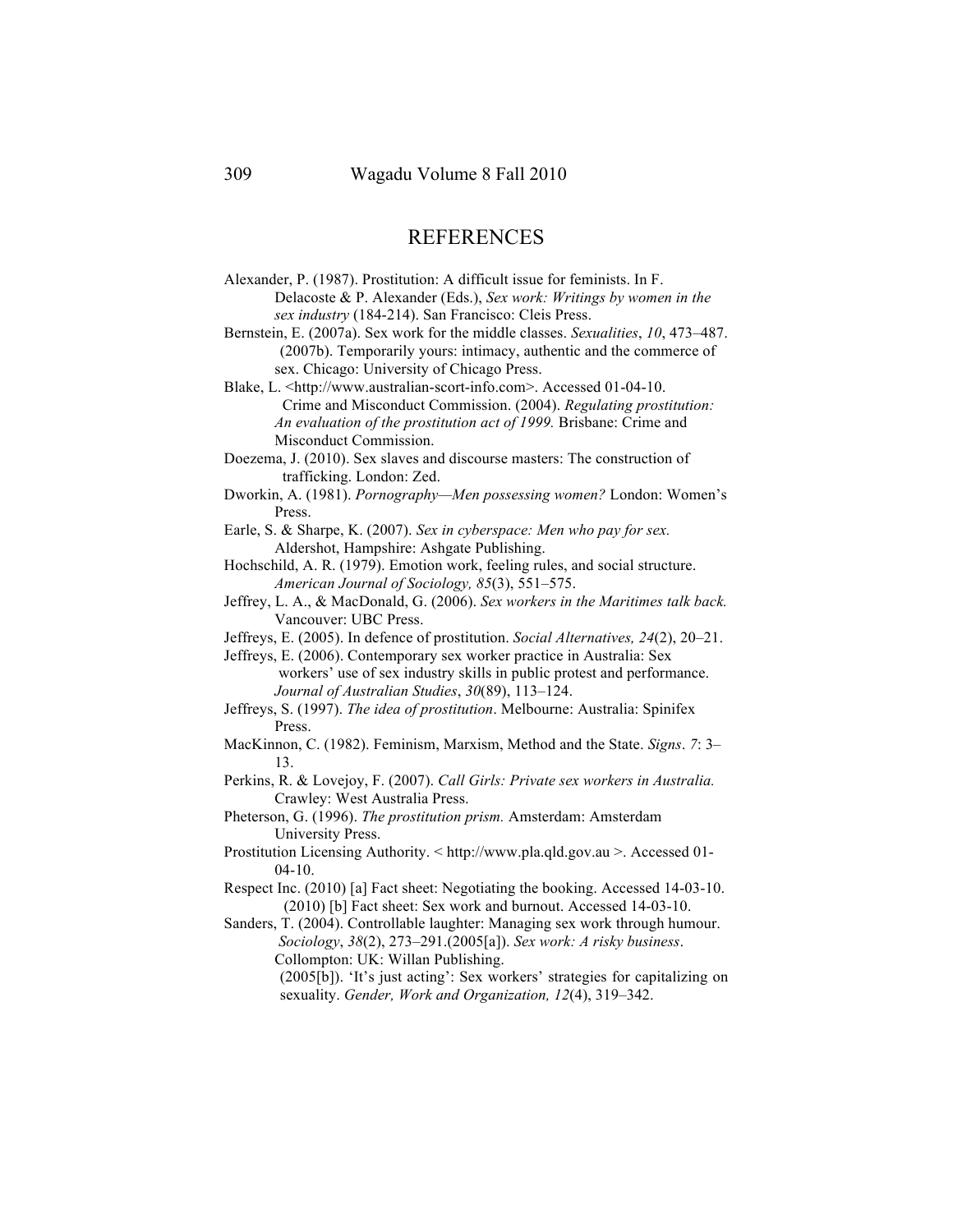- Scoular, J. 2004. The "subject" of prostitution: Interpreting the discursive, symbolic and material position of sex/work in feminist theory. *Feminist Theory* 5(3), 343-355.
- Sullivan, B. (2010). When (some) prostitution is legal: The impact of law reform on sex work in Australia. *Journal of Law and Society, 37*(1), 85–104.
- Trevithick, P. *Social work skills: A practice handbook.* Retrieved from http://mcgraw-hill.co.uk/Openup/chapters/0335206999.
- Tyler, M. & Abbott, P. (1998). 'Chocs away': Weight watching in the contemporary airline industry. *Sociology, 14*(3), 433–50.
- Vanwesenbeeck, I. (2005). Burnout among female indoor sex workers. *Archives of Sexual Behavior, 34*, 627–639.
- Weitzer, R. (2005). New directions in research on prostitution. *Crime, Law & Social Change,43*, 211–135.
- Weitzer, R. (2010). The mythology of prostitution: Advocacy research and public policy. *Sex Res Soc Policy.* Doi: 10.1007/s13178-010-0002-5.
- Wynter, S. (1987). Whisper: Women hurt in systems of prostitution engaged in revolt. In F. Delacoste & P. Alexander (Eds.), *Sex work: Writings by women in the sex industry* (Pp. 266–270) San Francisco: California: Cleis Press.

<sup>&</sup>lt;sup>1</sup> Lucinda Blissbomb has been active in the field of sex workers' rights for over 20 years and can be reached at lucyblissbomb $@$ ymail.com.

<sup>&</sup>lt;sup>2</sup> Thanks to Lucy Blake and Nikki VIP, sex worker activists extraordinaire, and Sarah Dickson, Resource Designer for Respect Inc. (who generously provided fact sheets in the in-production stage), for their careful consideration and constructive feedback.

 $3$  Although this term is used in very different ways depending on the cultural context of usage, being "middle class" in Australia generally connotes university education, engagement with one's neighborhood community and home ownership,

<sup>&</sup>lt;sup>4</sup> For analysis of this stigma and the role it plays in shaping law, policy and ideological surrounding sex work, see Doezema 2010, Scoular 2004.

<sup>&</sup>lt;sup>5</sup> Sex work legislation significantly differs from state to state in Australia and includes a broad spectrum of legal regulations on sex work, which is illegal in Western Australia, decriminalized in New South Wales, legal in the Northern Territory provided that sex workers are registered with the police, and , in Queensland, legal for sole operators and licensed brothels. The Queensland legislation permits sole operators to perform "outcall" services to clients, provided that they go alone, and is enforced in periodic police "sting" operations.